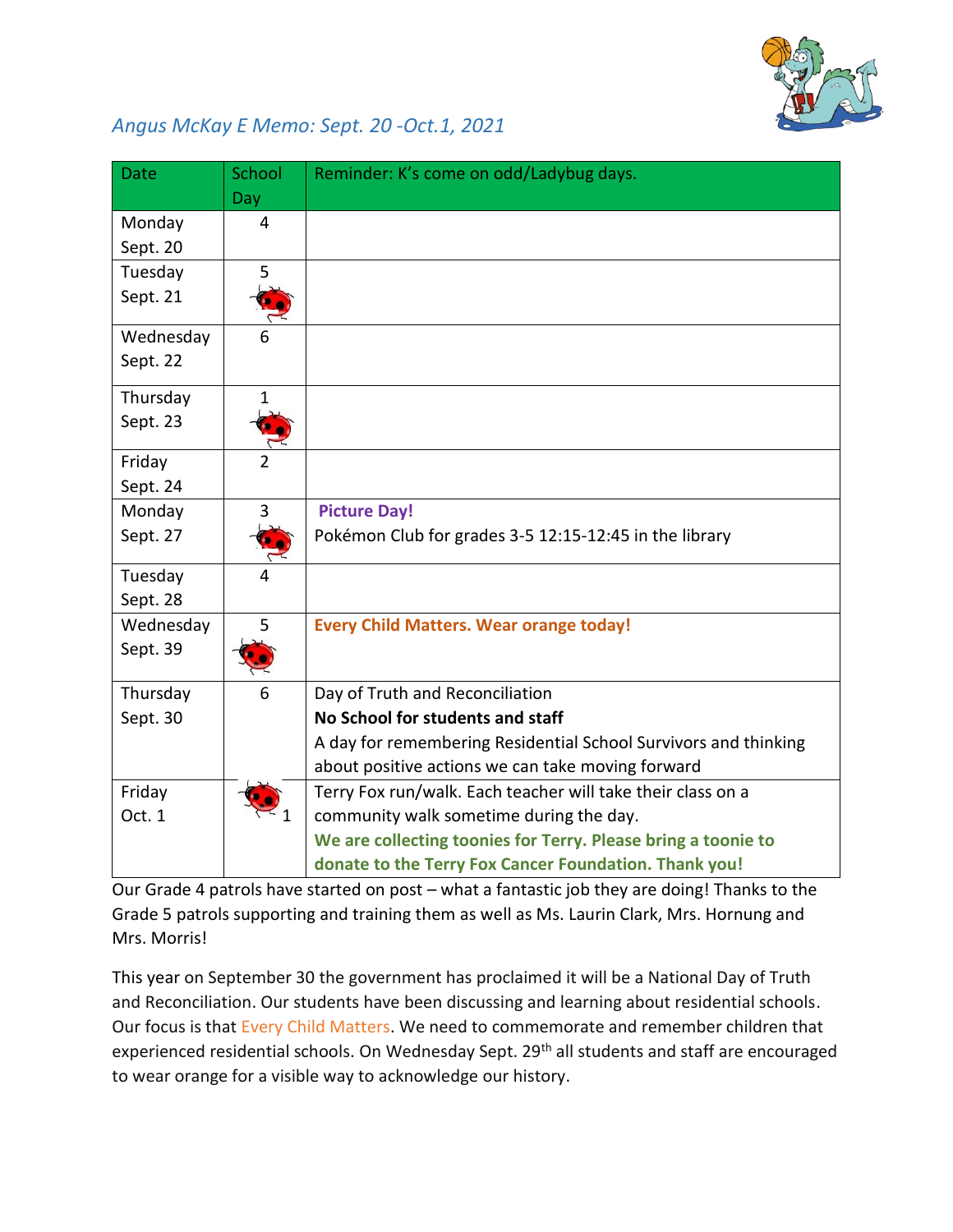## Some COVID-19 Safety updates:

What Should I do if my Child is Sick? When can a Sick Child Return to School?

- If you have a child at home sick, please use the self-screening tool: <http://sharedhealthmb.ca/civud19/screening-tool/>
- Please follow the direction of that tool. If your child is sick but does not need to get tested please keep your child home until they are symptom free for 24 hours. If they have a sibling at home that goes to our school, please keep the sibling home as well. Thank you so much for your cooperation with this. There are also posters on our website that describe the process. Angus McKay School - [Angus McKay School \(retsd.mb.ca\)](https://www.retsd.mb.ca/school/am/Pages/default.aspx#/=)

If you would like to talk to your child's teacher about anything, please email them a request. As you know we are trying to limit the number of adults in the building, but we are happy to discuss things with you on the phone. If an in-person meeting is the ideal way to communicate please make an appointment to come in.

Here is a note from your Community School Association.

*Dear Angus McKay School community,*

*If you are new to Angus McKay School this year, welcome to our community!*

*Your friendly Community School Association would like to communicate with you through email instead of paper letters during the school year. If you would like to be added to the contact list please email us at [angusmckaycsa@gmail.com](mailto:angusmckaycsa@gmail.com) and let us know that we can add you to the list.* 

*We look forward to getting to know you and your children this year!*

*Thank you!*

*Angus McKay School CSA*

Any questions about the Lunch Program please email Barb Judge at [angusmckaylunchprogram@gmail.com](mailto:angusmckaylunchprogram@gmail.com)

RETSD Board of Trustees for Ward 3:

[Brianne Goertzen](https://www.retsd.mb.ca/yourretsd/BoardofTrustees/Pages/BrianneGoertzen.aspx)

[Keith Morrison](https://www.retsd.mb.ca/yourretsd/BoardofTrustees/Pages/KeithMorrison.aspx) (vice-chair)

For more information about our Board of Trustees:

<https://www.retsd.mb.ca/yourretsd/BoardofTrustees/Pages/default.aspx#/=>

This year our School Resource Officer is Dale McDonald. Constable McDonald has been in to meet our students and helped with the Patrol training. For those that are unfamiliar with school resource officers